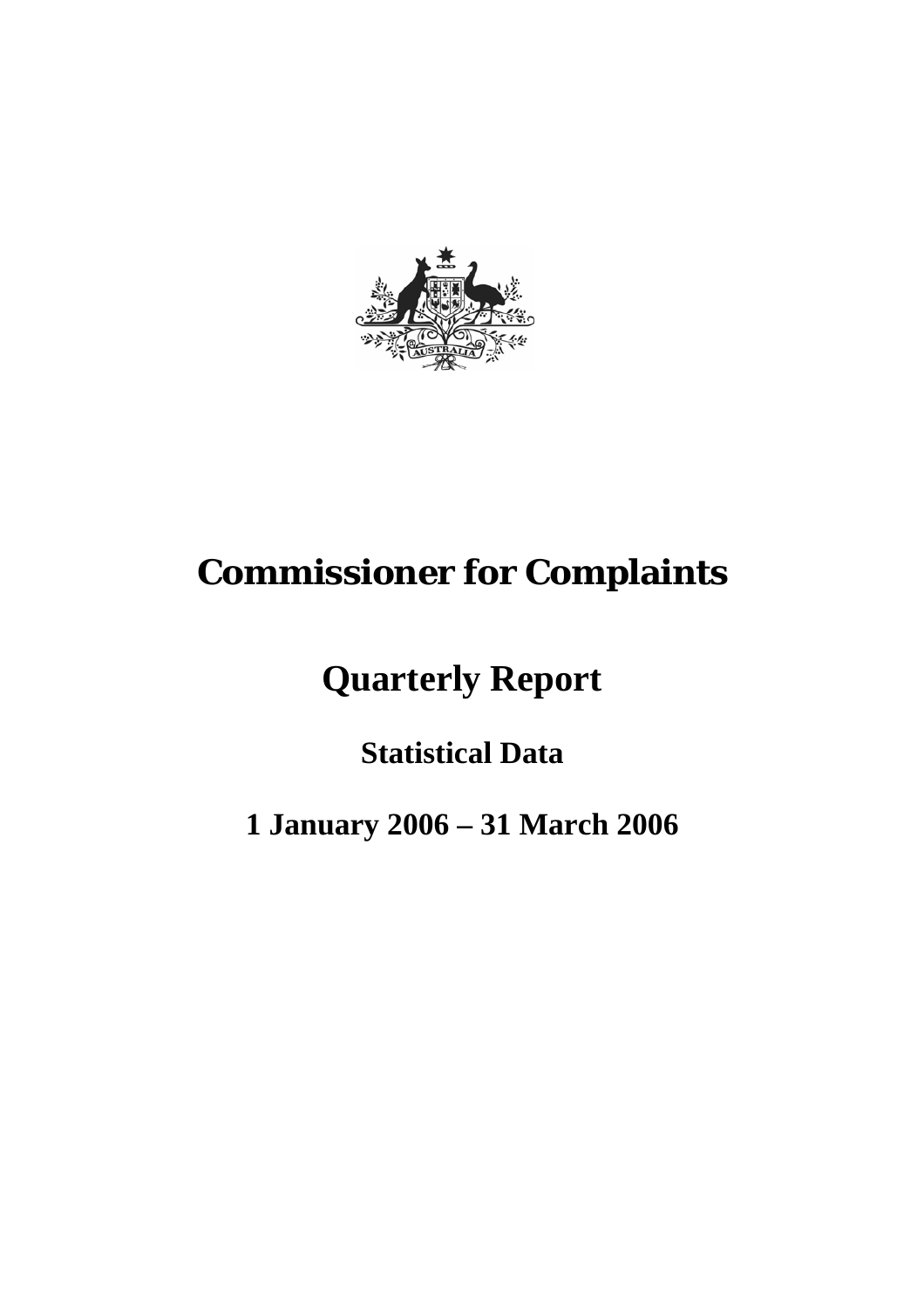## **Contents**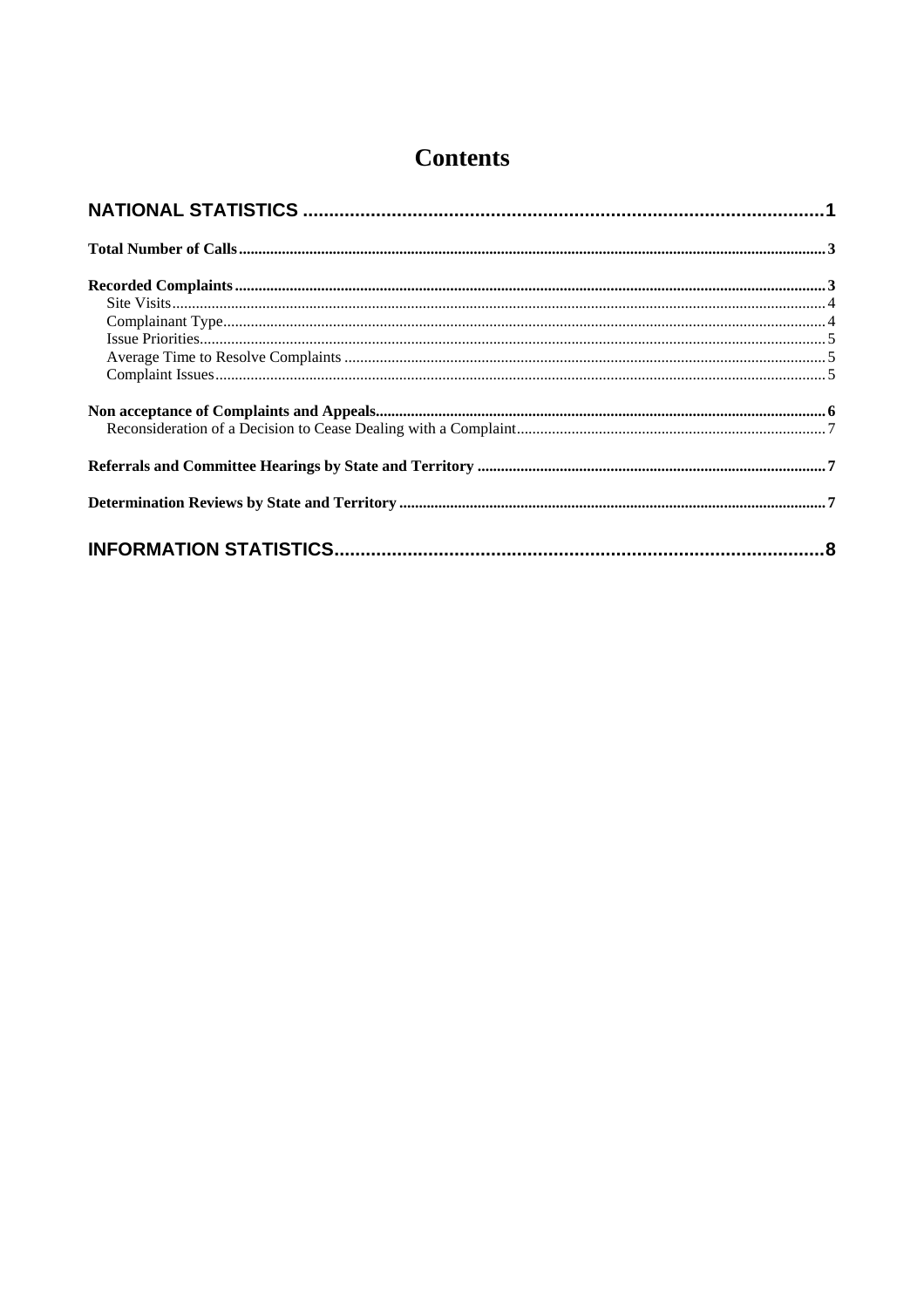### **National Statistics**

The data show that the number of complaints and information calls recorded each quarter is proportionately similar. The data show that, during the current reporting quarter, there was an overall increase in both complaints and information calls and the total number of calls received by the Scheme was higher than that registered since the July-September quarter in 2004. This increase is thought to be due to media interest in aged care during the reporting quarter.



**Quarterly statistics January 2001 – March 06** 

The next figure shows the average number of days taken to finalise complaints accepted during all reporting periods from the January-March 2001 quarter. The data show that the number of complaints lodged and finalised during this quarter equate to the numbers reported in the January-March quarter in 2003. The average number of days taken to finalise complaints has risen.

During the January-March quarter 2003, the average number of days to finalise 131 complaints was 23.7 days compared with the current reporting quarter where the average number of days taken to finalise 130 complaints was 29.74 days. It is thought the increase in the average number of days taken this quarter is possibly related to the sudden influx of complaints and information calls and the complexity of the complaints managed by the Scheme during this period.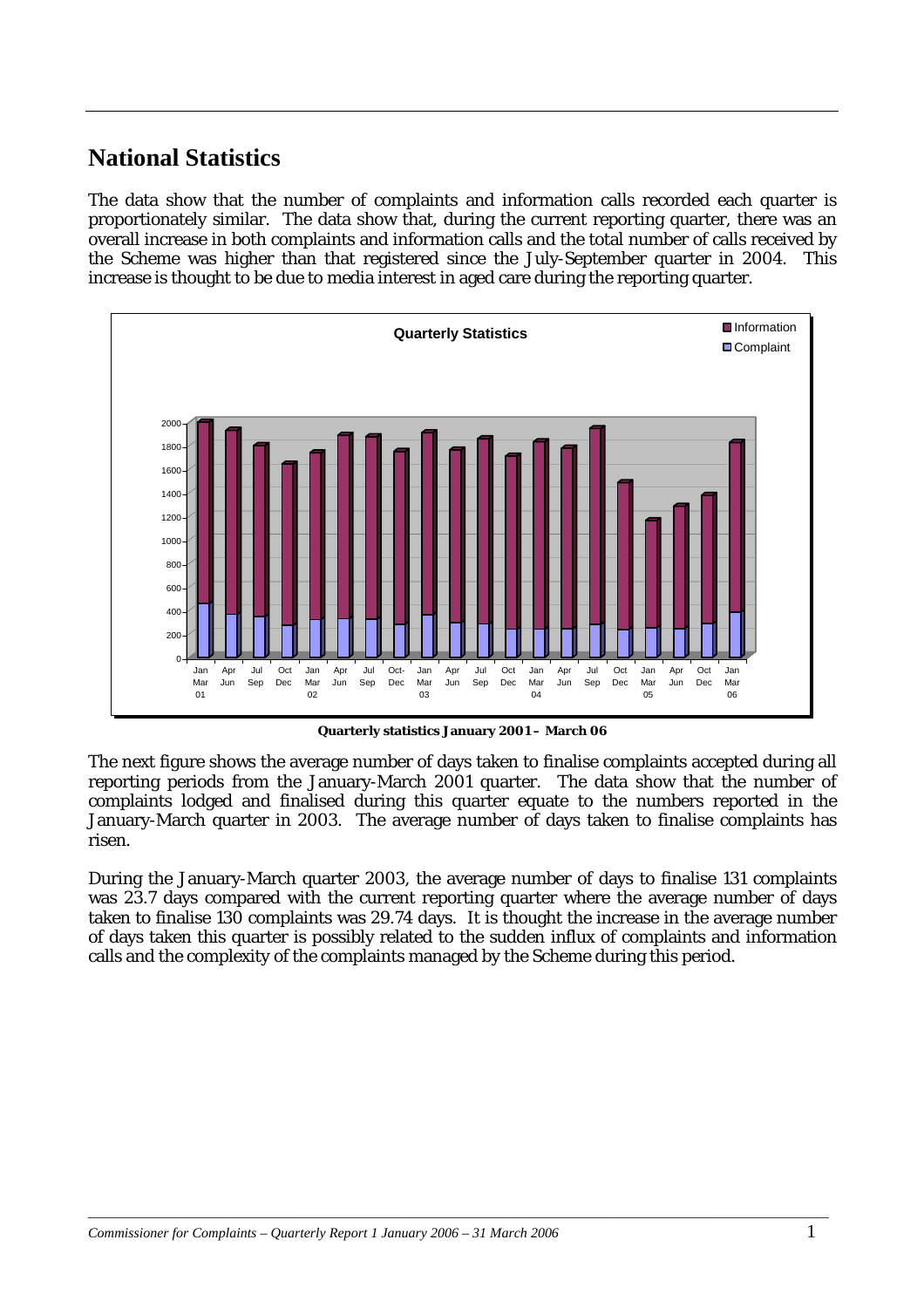

**Cases lodged and finalised during each quarter** 

Each quarter the Scheme finalises a number of complaints that were accepted prior to the beginning of the current reporting period. The figure below depicts the total number of complaints finalised in a period and the average number of days to finalise all complaints resolved during the period. Between 1 January 2006 and 31 March 2006 the Scheme finalised a total of 206 complaints; 76 of those complaints were lodged prior to 1 January 2006. This figure includes complaints finalised via negotiation, mediation, determination as well as complaints that were not accepted, withdrawn or where the Scheme made a decision to cease to deal with the matter.



**Total number of complaints finalised during the quarter and average days to finalise**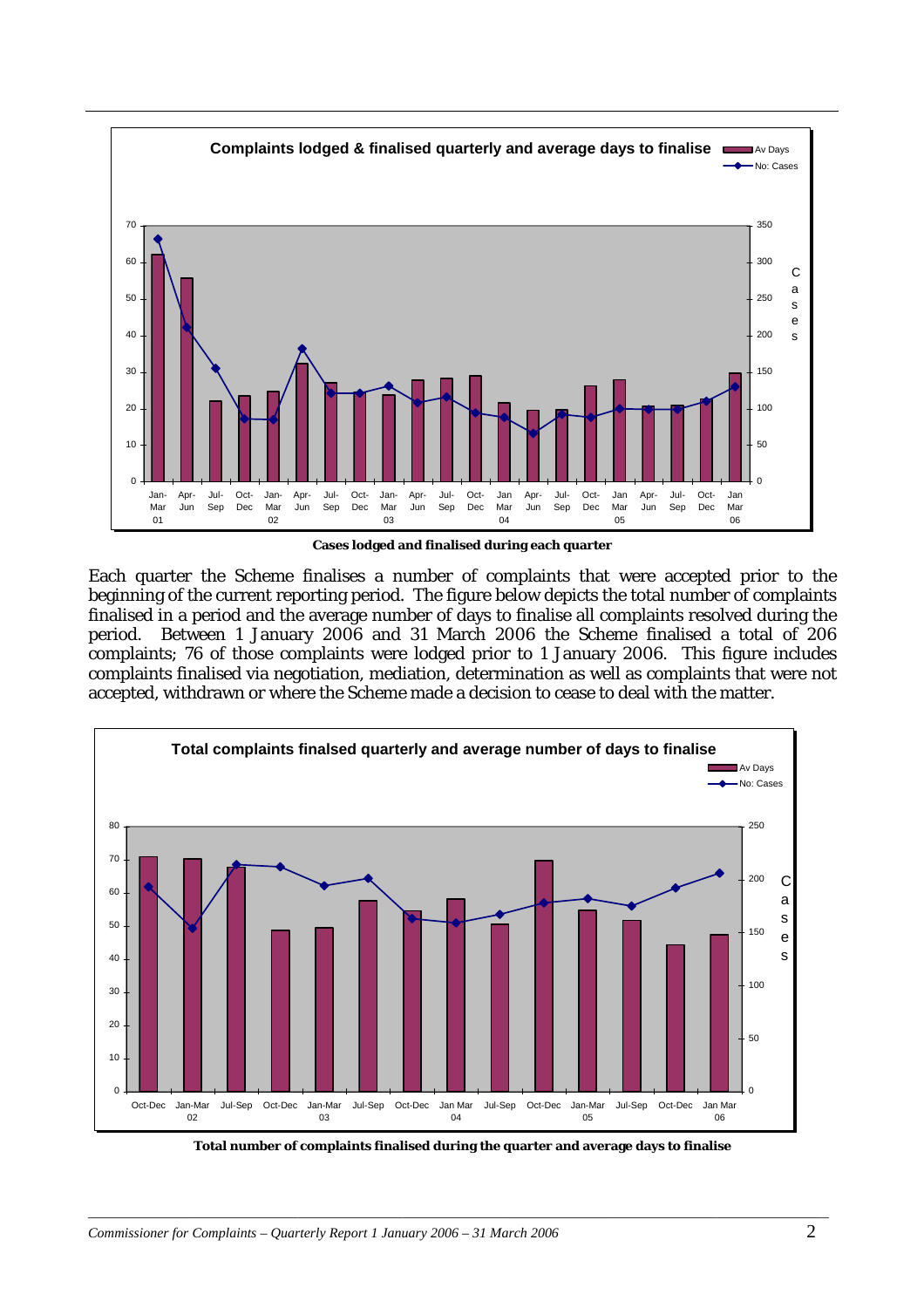The following data is derived from various reporting elements of the Scheme's database and provide information relating to the operation of the Scheme during the reporting period 1 January–31 March 2006. Irregularities in data reports generated from the database and poor data input continue to pose problems for those responsible for data analysis and reporting and therefore, as with all statistics, care should be taken when interpreting these data. As far as is possible the report provides an update on the statistical information, issues and trends identified in previous reports.

#### **Total Number of Calls**

During this reporting period the Scheme dealt with a total of 1,825 calls. The following figure shows the breakdown of calls recorded in each jurisdiction, that is the number of complaints and information calls, shown as a percentage of the total number of calls recorded nationally.



**Total Number of Calls by Jurisdiction**

Of the 1,825 calls recorded, 382 (21 per cent) were registered as complaints and 1,443 (79 per cent) were registered as information calls.

#### **Recorded Complaints**

The majority (94 per cent) of the 358 complaints recorded during the reporting period related to aged residential care services. Twenty-one complaints (five per cent) related to Community Aged Care Packages (CACPs) and one per cent of complaints related to flexible care services.

As in previous reports, the relatives of residents lodged the majority of complaints recorded nationally (71 per cent). Across Australia, care recipients lodged 11 per cent of complaints, friends and staff each lodged three per cent and ex staff lodged 1.5 per cent. Three per cent of complaints were registered as 'unknown' and a further 6.5 per cent of complainants were recorded as 'other'.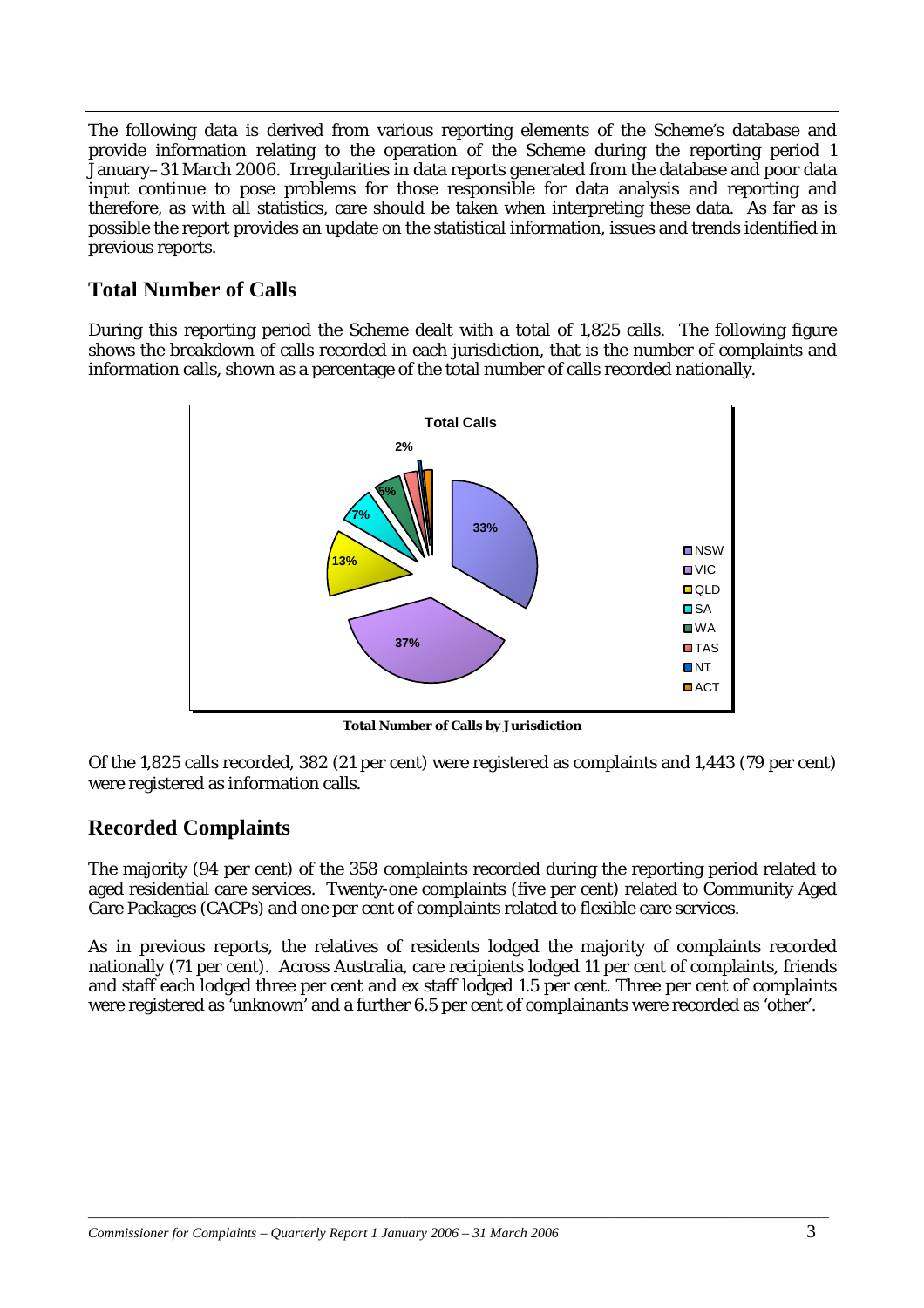

**Complainant Category** 

#### **Site Visits**

During the reporting period the database records that officers undertook a total of 122 site visits either as part of the preliminary assessment or ongoing management of the issues raised.A total of 104 facilities were visited and issues relating to 120 individual complaints were discussed.

#### **Complainant Type**

Of the 382 complaints recorded nationally during the reporting period, 342 (89 per cent) were registered as open complaints, 37 (10 per cent) as confidential complaints and three (one per cent) as anonymous complaints. The small number of anonymous complaints is thought to be a manifestation of recording practices and not a true reflection of the numbers of anonymous complaints. Readers should also note that a proportion of complainants who initially lodge a confidential complaint with the Scheme subsequently amend the status of their complaint and request that the issues being dealt with are managed as an open complaint.



 **Complainant Type and Volume**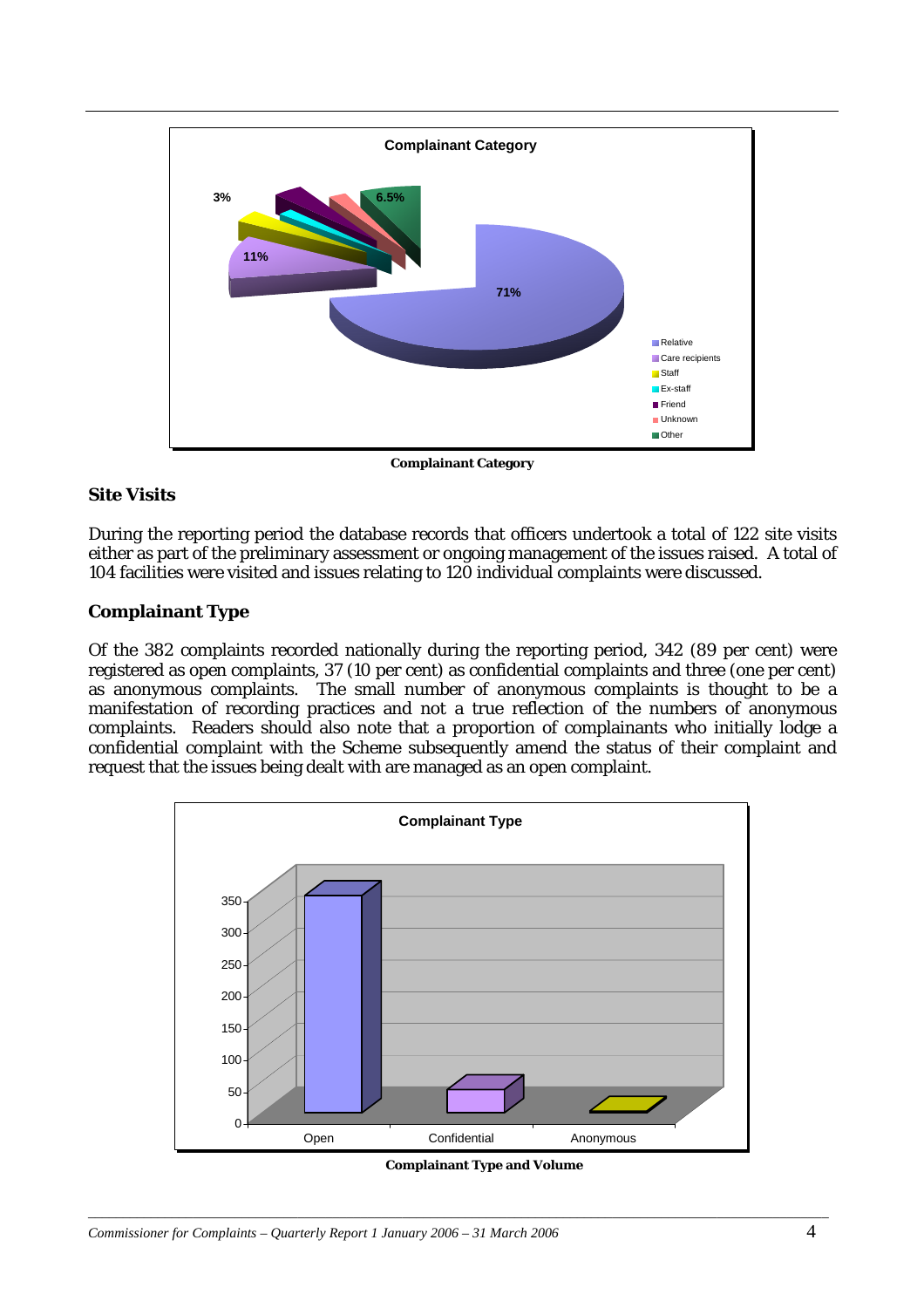#### **Issue Priorities**

Complaint issues are assessed as either urgent or complex. During the reporting period the database identified that from 382 complaints staff prioritised 466 issues. Of those, nine issues were assessed as urgent and 457 issues were assessed as complex.

#### **Average Time to Resolve Complaints**

The database provides information regarding new cases both received and finalised within a period. During the quarter the Scheme finalised 131 cases that were lodged during the reporting period. The average number of days to finalise complaints received within the reporting period was 29.74 days. However, during the quarter the Scheme finalised a total of 207 complaints. The average number of days to finalise all complaints, including those lodged prior to 1 January 2006, was 47.23 days. The higher figure reported in the previous quarter resulted when two complaints of long standing were finalised. Ongoing analysis during this reporting quarter has seen a reduction in the number of outstanding complaints identified nationally at any one time.

At the end of the reporting period the data show that, nationally, 16 per cent of cases were incomplete, 29 per cent were ongoing, 38 per cent had been finalised, 15 per cent had been withdrawn, one per cent were not accepted and the Scheme made a decision to cease to deal with 5 complaints (one per cent).



**Case Status: End of the reporting period** 

#### **Complaint Issues**

The Scheme uses 13 key words to record complaint issues. Officers apply one keyword to each separate issue and, wherever possible, are encouraged to create one issue per case. That is, officers are asked to choose the one keyword that outlines the principal underlying concern for the case. Current practice is to create second issues only if necessary and only where a different keyword is applied. The following figure shows the most frequently recorded complaint issues during this reporting quarter.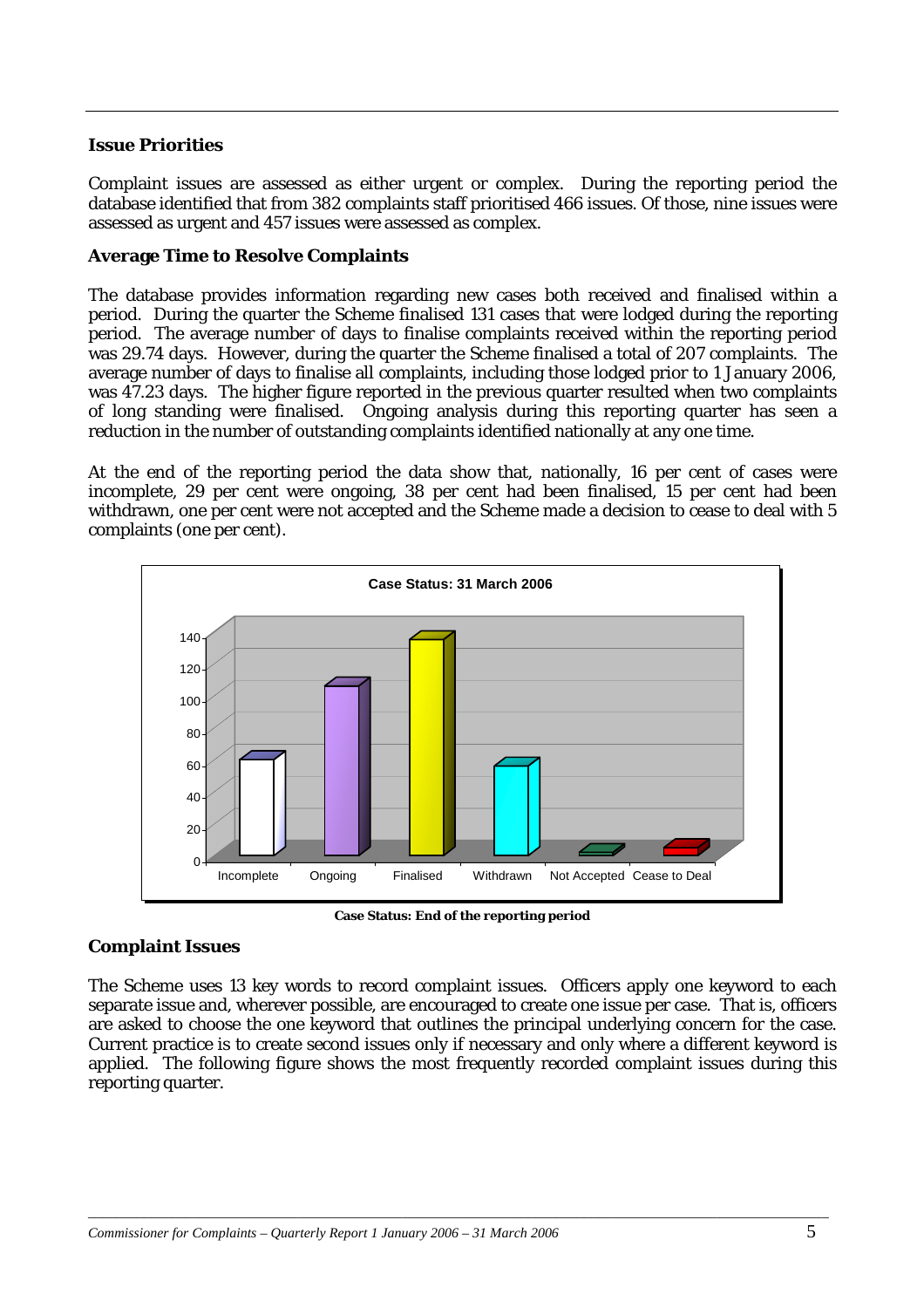

 **Most frequently recorded complainant issues** 

Complaints registered necessarily comprise at least one issue and, given the complexity of complaints, it is expected that the number of issues would exceed the number of complaints. The database report identifies 382 complaints and records 462 identified issues. [In another report identifying issue priorities the database report identifies 466 issues]. As in most reporting quarters, health and personal care and consultation & communication are the most frequently recorded complaint issues. The third most common issue recorded this quarter related to 'physical environment'. This was also the third most common issue during the January-March quarter in 2005; however, the incidence generally sits around fifth position and has been as low as seventh position on the scale of most frequently recorded complaint issues.

#### **Non acceptance of Complaints and Appeals**

Based on *last status change* the database indicates that, across Australia, a total of 26 complaints were not accepted by the Scheme during the reporting period. Eight of these complaints were received prior to 1 January 2006.

Eighteen complaints lodged during the reporting period were not accepted. Of those, 15 were not accepted in Victoria, one in New South Wales and two in South Australia respectively.

During this quarter, the Commissioner for Complaints was asked to provide advice in relation to eight appeals against the non-acceptance of a complaint. This equates to 31 per cent of all non acceptances recorded during the period. Five appeals were lodged in Victoria and one each in Western Australia, South Australia and Tasmania. The Commissioner recommended that four of these decisions be confirmed. In each of three other appeals the Commissioner recommended that the decision in relation to some compliant issues be confirmed and be set aside in others and substituted with a decision to accept those issues. One appeal recommendation is to come.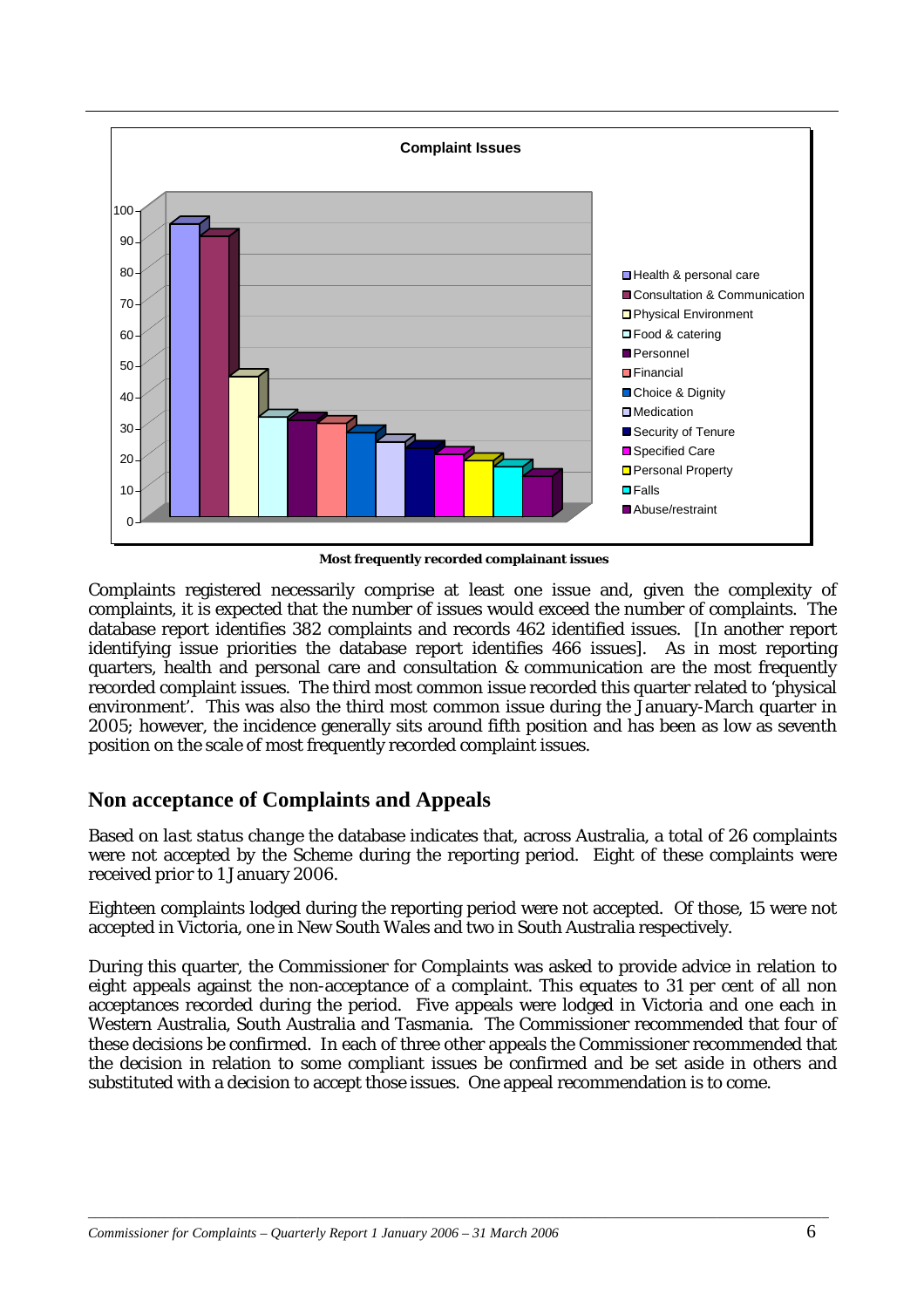

#### **Reconsideration of a Decision to Cease Dealing with a Complaint**

During the reporting quarter the Scheme made a decision to cease dealing with five complaints. No applications for reconsideration of a decision were received or sent to the Commissioner for advice.

#### **Referrals and Committee Hearings by State and Territory**



During the reporting period nine complaints were referred for determination and six hearings were conducted. A total of four determination reports were provided. Of these, two related to complaints referred during the previous period and two to complaints referred and heard during the current period. The complaints involved a range of issues including consultation, complaints process, communication, medication, bowel management, clinical care, weight loss, security of tenure, fees and charges, wound and pressure care, dental care and personal hygiene.

#### **Determination Reviews by State and Territory**

One Determination Review, relating to a complaint originating in South Australia, was conducted during the reporting period. The review panel confirmed the original committee's decision. An Application for Review was received in relation to a complaint originating in Queensland and this matter will be reviewed during the April-June 2006 reporting quarter.